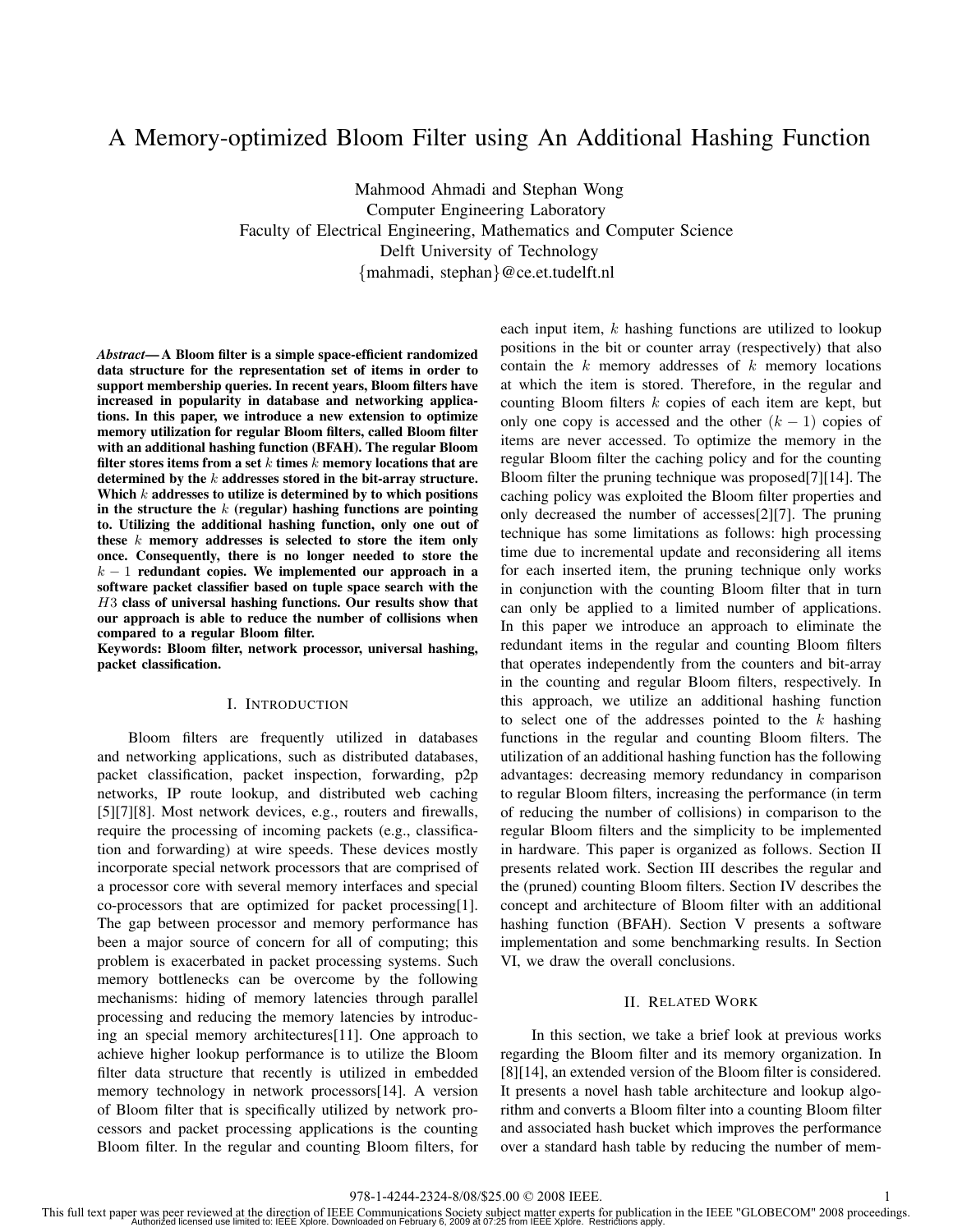ory accesses needed for the most time-consuming lookups. It only works in conjunction with counting Bloom filters and needs to reconsider all of the items for each inserted item that consequently leads to longer processing time. In [2], a cache architecture for the counting Bloom filter to decrease the number of accesses to memory was proposed. It presented the analysis of the number of accesses and size of different levels of designed cache. Our approach introduces an architecture that decreases utilized memory in regular and counting Bloom filters. In the other techniques (memory optimization in the counting Bloom filter), the searching and insertion criteria are performed based on the value of counters that for each operation  $k$  (number of hashing functions) counters should be inspected. In our work, the output addresses of  $k$  hashing functions is selected using an additional hashing function that is performed independently from the counters or bit-array in counting or regular Bloom filters, respectively.

#### III. BLOOM FILTERS

In this section, we present the regular and counting Bloom filters concepts, and afterward, describe the pruning procedure in the counting Bloom filters.

# *A. Regular Bloom Filter*

A Bloom filter is a simple-space efficient randomized data structure for representing a set in order to support membership queries. Burton Bloom introduced Bloom filters in the 1970s [4]. A set  $S(x_1, x_2, ..., x_n)$  of *n* items is represented by an array  $V$  of  $m$  bits that are initially all set to 0. A set of k independent hash functions  $h_1$ ,  $h_2$ , ...,  $h_k$  (each with an output range between 1 and m) is utilized to set k bits in array V at positions  $h_1(x)$ ,  $h_2(x)$ , ...,  $h_k(x)$ for all x in set S. More precisely, for each item  $x \in S$ , the bits at positions  $h_i(x)$  are set to 1 for  $1 \le i \le k$ . Moreover, a location can be set to 1 multiple times. To verify whether an item  $y$  is a member of the set S, the same set of hash functions is utilized to determine  $h_i(y)$  (for  $1 \lt i \lt k$ ) indicating the locations in array V to be checked whether their content is a 1. If one of these location yields a 0,  $y$  is certainly not a member of the set S. If all locations yield a 1, there is a high probability that  $y$  is a member of the set S (*positive*)[10][14]. An example of the regular Bloom filter is depicted in Figure 1 (A).

Figure 1 (A) depicts the creation of a regular and counting Bloom filters for a set of four items R0, R1, R2 and R3.

# *B. (Pruned) Counting Bloom Filter*

The previously discussed Bloom filter works fine when the members of the set do not change over time. When they do, adding items requires little effort since it only requires hashing the additional item and setting the corresponding bit locations in the array. On the other hand, removing an item conceptually requires unsetting the ones in the array,



Fig. 1. (A) The hash table architecture using regular Bloom filter with bitarray (counting Bloom filters with counters) for four items. (B) The hash table architecture using pruned counting Bloom filter.

but this could inadvertently lead to removing a '1' that was the result of hashing another item that is still member of the set. To overcome this problem, the counting Bloom filter was introduced[9]. In the counting Bloom filter, each bit in the array is replaced by a small counter. When inserting an item, each counter indexed by the corresponding hash value is incremented, therefore, a counter in this filter essentially give us the number of items hashed to it. When an item is deleted, the corresponding counters are decremented. Based on a counting Bloom filter, we compute  $k$  hashing functions  $h_1(),..., h_k()$  over an input item and increment the related  $k$  counters indexed by these hash values. Subsequently, we store the item in the lists associated with each of the  $k$ buckets hence a single item is stored  $k$  times in memory. In the mentioned approach, we need to maintain up to  $k$  copies of each item requiring  $k$  times more memory compared to a standard hash table. However, in a Bloom filter only one copy is accessed while the other  $(k - 1)$  copies of item are never accessed, therefore, the memory requirement can be minimized in the mentioned architecture, resulting in the pruned counting Bloom filter. The pruned counting Bloom filter for Figure  $1(A)$  is depicted in Figure  $1(B)$ . A method for pruning is to create normal counting Bloom filter and only keeping items with a minimum value in their counter, and for the items with same counter, the item with lower index is selected. In this method, insertion and deletion of redundant items are preformed simultaneously. It must be noted that during the pruned counting Bloom filter creation, the counter values are not changed thereby, after pruning, the counter do not express the number of items in the list and is greater than or equal to the number of items in each bucket. In the pruning procedure, all the other copies of an item except the one which is accessed during the search can be deleted. Therefore, after the pruning procedure we have one copy for each item and the result of this procedure is memory optimization. A limitation of pruning procedure occurs in the sequential insertion since the value of counters after each insertion does not show the number of items in the bucket, and also changes the counters of the other items that were formerly hashed in to the buckets. This limitation is overcome by the searching the buckets that pointed to by hashing functions and then recalculating addresses of items in these buckets. In other words, for inserting one item we

This full text paper was peer reviewed at the direction of IEEE Communications Society subject matter experts for publication in the IEEE "GLOBECOM" 2008 proceedings.<br>Authorized licensed use limited to: IEEE Xplore. Downlo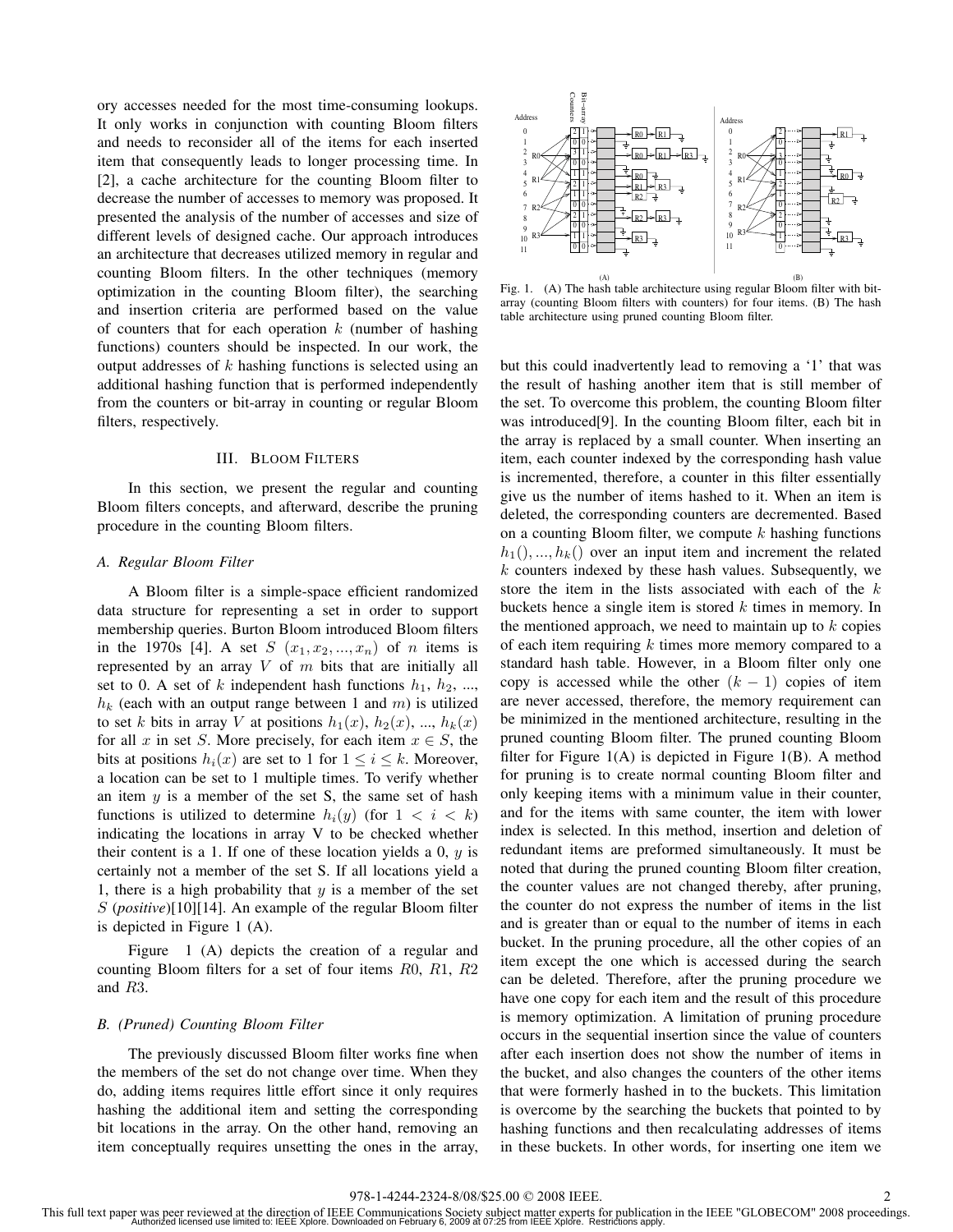must reconsider all items in those buckets (A memory buffer that are pointed to by the counters storing the items of the set) [3][14].

# IV. A BLOOM FILTER WITH AN ADDITIONAL HASHING FUNCTION (BFAH)

In this section, we present the concept of Bloom filter with an additional hashing function (BFAH).

### *A. The BFAH architecture and concept*

For the counting Bloom filter, a pruning procedure was proposed to minimize the memory utilization. We utilize an additional hashing function in the regular and counting Bloom filters to minimize the memory. The concept of the BFAH is depicted in Figure 2.



Fig. 2. A Bloom filter architecture with the additional hashing function.

In Figure 2, the incoming item is hashed by  $k$  hashing functions and the related bits in the bit-array are set (or counters are incremented in the counting Bloom filter) (see block A). We have to note that the bit-array (or counter array) points to addresses in the memory that physically stores the item. Subsequently, one of the generated addresses by  $k$ hashing functions is selected by another hashing function. This address is used to store the item in memory. The additional hashing function receives the incoming key and selects one of k received addresses to store in the memory. The additional hashing function (in block B depicted in Figure 2) outputs an index that is being used to select one of  $k$  addresses performed by the address selector in block A. Compared to the pruned counting Bloom filter, pruning criteria based on the counter values are used to determine the storage in the memory but in this approach the memory utilization is performed based on the additional hashing function. The proposed solution has the following features:

- Minimize the memory redundancy.
- The distribution of the incoming items are more randomize in comparison to Bloom filters since in this procedure after the generating of addresses, the selection of generated addresses by hashing function is performed by hashing technique that it assists to distribute incoming items uniformly.

• It can be utilized by regular Bloom filter, since it does not depend on the value of counter that is exploited by other pruning procedures in counting Bloom filter.

In the following, we discuss an example to highlight the BFAH concept. In this example, we assume that that there is a one-to-one relation between the array location index and the memory location address, i.e., array location 0 corresponds to address 0 in the memory. The BFAH for the Bloom filter in Figure 1 is depicted in Figure 3.



Fig. 3. The hash table architecture using Bloom filter with an additional hashing function.

Before items are inserted, the values of the counters and the bits in the bit-array are set to zero. In the first step, item R0 is hashed to array locations 0, 2, and 4 using hashing functions  $h0$ ,  $h1$ , and  $h2$ . The values of the corresponding counters are incremented (or bits in the bitarray are set) and subsequently, the item/key must be stored in a memory location corresponding to one of the array location. Therefore, an additional hashing function utilized to select one of  $k$  addresses. In here, we utilize the hashing function " $key \mod k$ " as the additional hashing function where  $k$  represents the number of hashing functions. Based on this hashing function, address 0 that generated by hashing function  $h0$  is selected and  $R0$  is stored in the address 0. After that,  $R1$  is hashed to addresses 0, 2, and 5. The value of counters is incremented (bit-array is set) to 2, 2, and 1, respectively. Using the hashing function " $key \mod k$ " to select the generated addresses by hashing functions, address 2 that generated by hash function  $h1$  is sleeted to store  $R1$ . R2 is hashed to addresses 2, 6, and 8 that the value of their counters are 3, 1, and 1, therefore address 8 that generated by h2 is selected and item R2 is stored in address 8. For item R3 the procedure is similar to previous cases and it is stored in address 5.

### V. IMPLEMENTATION AND RESULTS

In this section, we briefly present the implementation of a software packet classifier that utilizes of regular, pruned counting Bloom filters and a BFAH in tuple space packet classification and after that present the results.

### *A. Implementation*

We implemented a software packet classifier based on the tuple space search that utilizes of regular, pruned

This full text paper was peer reviewed at the direction of IEEE Communications Society subject matter experts for publication in the IEEE "GLOBECOM" 2008 proceedings.<br>Authorized licensed use limited to: IEEE Xplore. Downlo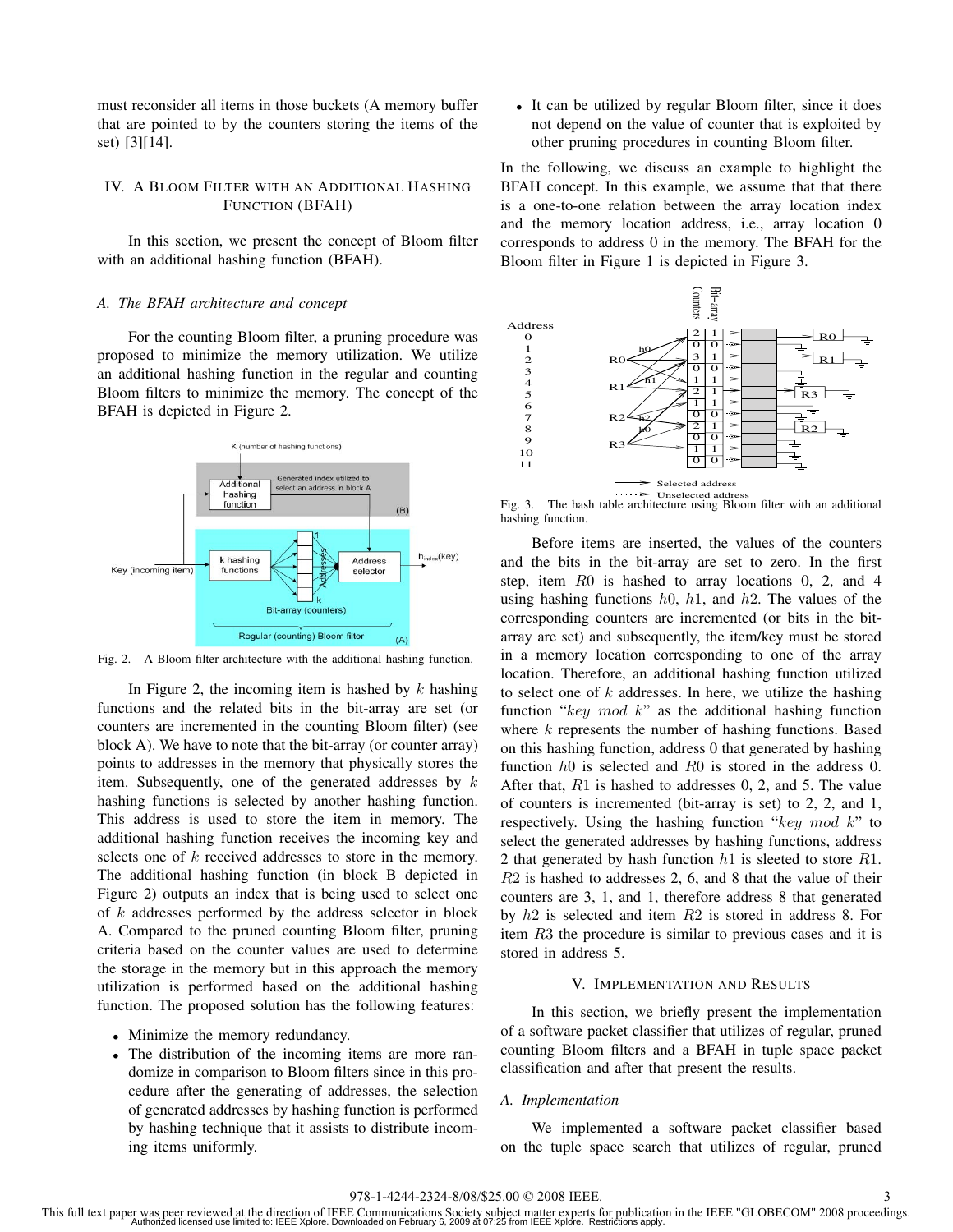counting Bloom filters and BFAH. A high-level approach for multiple field search employs tuple spaces with a tuple representing information in each field specified by the rules. Srinivasan, et. al. introduced the tuple space approach and the collection of tuple search algorithms in [15][16]. In multidimensional packet classification, each rule defines prefix specifications on multiple packet header fields, and therefore each rule has more than one prefix length. The vector of prefix lengths of a rule is called a tuple, and the tuple space is the set of distinct tuples in a rule-set. The rules mapped to the same tuple can be searched using one hash operation. Since the number of tuples is generally much smaller than the number of rules. For each tuple, we utilize a Bloom filter (also: Bloom filter with an additional hashing function) with a set of universal hashing functions. The class of universal hashing functions is called H3 hashing functions that we utilize in the software packet classifier[6][12]. Based on tuple space representation for rule-set databases and IP packets, the size of input key is 88 bits (32 bit source IP address, 32 bit destination IP address, 8 bit Range-ID, 8 bit Nesting-Level and 8 bit protocol bit). The concept of Range-ID and Nesting-Level is defined to represent the tuple value of port ranges[15]. In this implementation, based on our observations of rule distribution in the tuples the maximum size of tuple or address space is assumed  $2^{16}$  rules for 16 bit address. Therefore,  $Q_{88\times16}$  denotes a set of matrices to define an H3 hashing function for tuple space packet classification algorithm.

# *B. Results*

For testing the system, we use different rule-set databases and packet traces that have been utilized by the Applied Research Laboratory in Washington University in St. Louis [13]. The specification of the rule-set databases and packet traces is presented in Table I.

Table I includes seven rule-sets databases and packet traces. The rule-sets FW1, ACL1, IPC1 are extracted from real rule-sets and other generated by the Classbench benchmark[13]. In the following we present the related results. In these results, the graph with label "xx-R. B" shows the results for regular Bloom filter where "xx" shows different rule-set databases, "xx-P. C. B" shows the results for pruned counting Bloom filter and "xx-M. B" shows the results for BFAH. The graph "xx-R. B" is normalized to  $nk$ (*n* is number of items (rules in rule-set database) and  $k$  is the number of hashing functions), "xx-P. C. B" and "xx-M. B" are normalized to  $n$ . Since in the regular Bloom filter  $nk$ items and in the pruned counting Bloom filter and BFAH  $n$  items are stored. In the x-axis two sequences of numbers that are labeled by k and  $m/n$ , show the number of hashing functions and size of bit-array (number of counters) divide to number of items, respectively. The second sequence is evaluated based on the first sequence that shows the value of  $m/n$  and k to optimize the false positive probabilities. The number of collisions of BAHF for real rule-set databases is depicted in Figure 4.

From Figure 4, we can observe that the highest number of collisions occurs with the regular Bloom filter and lowest number of collisions occurs with the pruned counting Bloom filter. In Figure 4 (A), we observe some fluctuations that is due to the number of rules in rule-set database (Fw1 with 266 rules) and number of rules in each tuple. Based on Figure 4, we can observe that when the number of hashing functions and  $m/n$  (bit-array size/number of items) is increased the difference in the number of collisions in pruned counting Bloom filter and our solution will be small and our solution converges to pruned counting Bloom filter. The number of collisions for the synthetic rule-set databases is depicted in Figure 5.

Figure 5 depicts the number of collisions for rule-set database Fw1-100, Fw1-1k and Fw1-5k with small, mean and large number of rules, respectively. From the Figures 5(A), 5(B) and 5(C), we can observe that the behavior of different Bloom filters for synthetic rule-set databases is similar to real rule-sets. The average of all of rule-set databases in Table I is depicted in Figure6.



Fig. 6. Average number of collisions for all rule-set databases that normalized to  $n$  (number of rules in rule-set database) for pruned counting Bloom filter and BFAH and normalized to  $nk$  (number of rules multiply by number of hashing functions) for regular Bloom filter.

In Figure 6, "R. B. Avg.", "P. C. B. Avg." and "M. B. Avg." represent the average of all rule-set databases for regular, pruned counting and BFAH, respectively. Based on this figure, we can observe that the number of collisions for regular and pruned counting Bloom filters remain at constant level, and number of collisions for BFAH converges to pruned counting Bloom filter when the value of  $m/n$  is increased.

# VI. OVERALL CONCLUSIONS

In this paper, we presented a new approach to decrease the memory utilization in the regular Bloom filter. We utilize an additional hashing function to select a generated address by hashing functions in the Bloom filter. Utilization of an additional hashing function increases the performance of the Bloom filter (in term of number of collisions). This architecture can easily be implement in hardware for counting and regular Bloom filters. We expect this approach to be useful in